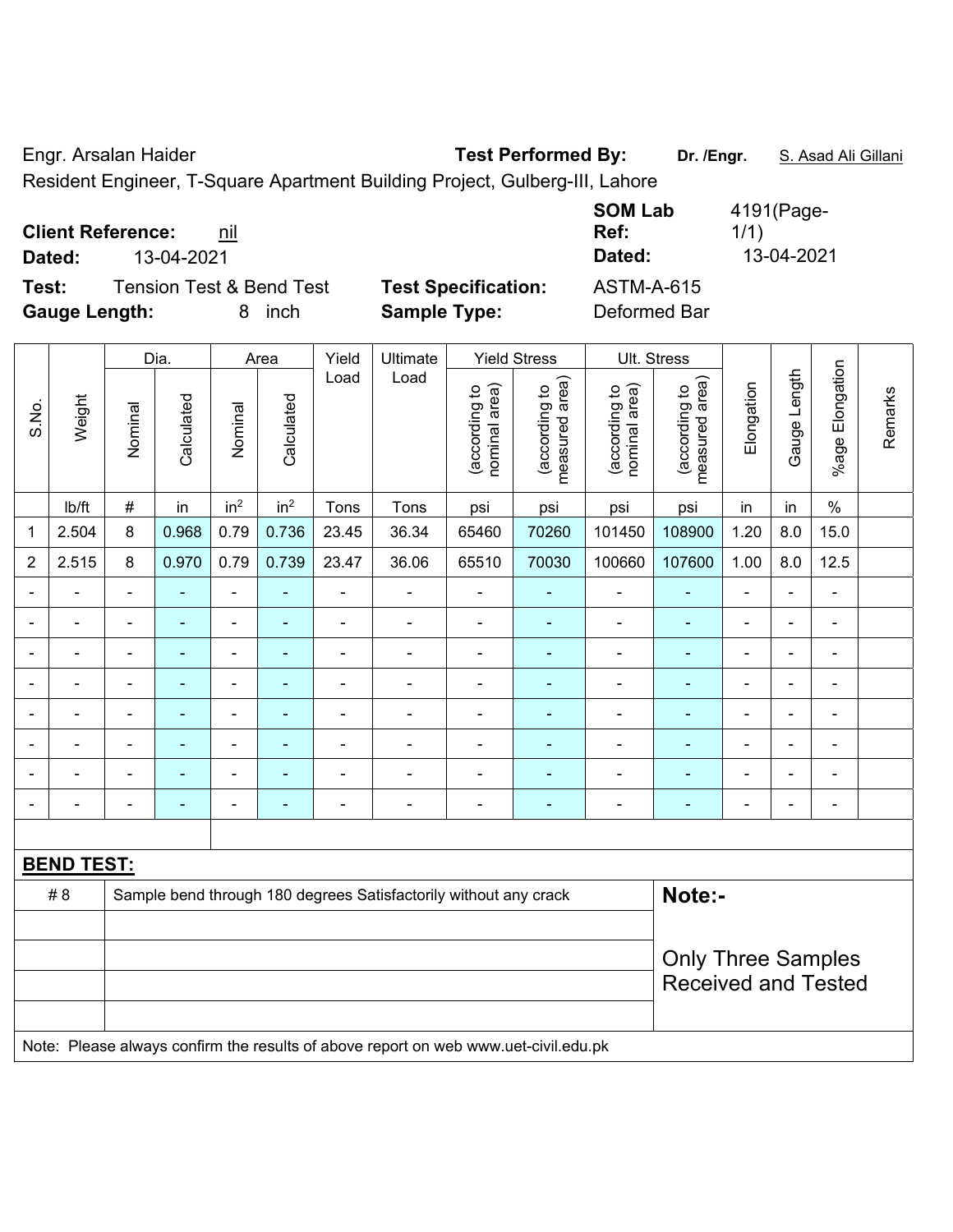Construction Manager **Test Performed By:** Dr. /Engr. **S. Asad Ali Gillani** NESPAK, (Pvt) Ltd. Lahore

| <b>Client Reference:</b> | 3976/13/MHK/01/236 |
|--------------------------|--------------------|
|--------------------------|--------------------|

**Test:** Tension Test & Bend Test **Test Specification: Gauge Length:** 8 inch **Sample Type:** Deformed Bar

|        | <b>Client Reference:</b>            | 3976/13/MHK/01/236         | <b>SOM Lab</b><br>Ref: | 4192(Page-<br>1/3) |
|--------|-------------------------------------|----------------------------|------------------------|--------------------|
| Dated: | 05-04-2021                          |                            | Dated:                 | 13-04-2021         |
| Test:  | <b>Tension Test &amp; Bend Test</b> | <b>Test Specification:</b> | ASTM-A-615             |                    |

|                |                   |                                                                  | Dia.           |                          | Area            | Yield          | Ultimate                                                                            |                                | <b>Yield Stress</b>             |                                | Ult. Stress                     |                              |                |                    |         |
|----------------|-------------------|------------------------------------------------------------------|----------------|--------------------------|-----------------|----------------|-------------------------------------------------------------------------------------|--------------------------------|---------------------------------|--------------------------------|---------------------------------|------------------------------|----------------|--------------------|---------|
| S.No.          | Weight            | Nominal                                                          | Calculated     | Nominal                  | Calculated      | Load           | Load                                                                                | nominal area)<br>(according to | (according to<br>measured area) | nominal area)<br>(according to | (according to<br>measured area) | Elongation                   | Gauge Length   | Elongation<br>%age | Remarks |
|                | Ib/ft             | $\#$                                                             | in             | in <sup>2</sup>          | in <sup>2</sup> | Tons           | Tons                                                                                | psi                            | psi                             | psi                            | psi                             | in                           | in             | $\%$               |         |
| 1              | 0.683             | $\overline{\mathbf{4}}$                                          | 0.506          | 0.20                     | 0.201           | 7.34           | 9.19                                                                                | 80940                          | 80530                           | 101390                         | 100890                          | 1.10                         | 8.0            | 13.8               |         |
| $\overline{2}$ | 0.685             | $\overline{4}$                                                   | 0.506          | 0.20                     | 0.201           | 7.31           | 9.17                                                                                | 80600                          | 80200                           | 101170                         | 100670                          | 1.00                         | 8.0            | 12.5               |         |
|                |                   |                                                                  |                | ä,                       |                 |                | ä,                                                                                  | ä,                             |                                 |                                |                                 |                              |                |                    |         |
| $\blacksquare$ |                   | $\blacksquare$                                                   | $\blacksquare$ | $\overline{\phantom{0}}$ | $\blacksquare$  | ä,             | $\blacksquare$                                                                      | $\blacksquare$                 | $\blacksquare$                  | $\overline{a}$                 | $\blacksquare$                  | ÷                            | Ξ.             | $\blacksquare$     |         |
|                |                   | $\blacksquare$                                                   | $\blacksquare$ | ÷                        | ٠               | ä,             | $\overline{\phantom{0}}$                                                            | $\blacksquare$                 | ٠                               | $\blacksquare$                 | $\blacksquare$                  | $\qquad \qquad \blacksquare$ | $\blacksquare$ | $\blacksquare$     |         |
|                |                   |                                                                  | ٠              | ÷,                       | ۰               | $\blacksquare$ | $\blacksquare$                                                                      | -                              | ۰                               | $\blacksquare$                 | $\blacksquare$                  | $\blacksquare$               | ä,             | $\blacksquare$     |         |
|                | $\blacksquare$    | $\blacksquare$                                                   | $\blacksquare$ | ÷,                       | ۰               | $\blacksquare$ | $\blacksquare$                                                                      | $\blacksquare$                 | ۰                               | $\blacksquare$                 | $\blacksquare$                  | $\blacksquare$               | $\blacksquare$ | ÷                  |         |
|                | $\blacksquare$    |                                                                  |                | ÷,                       | ÷               | ä,             | ä,                                                                                  | $\blacksquare$                 | ۰                               | ÷                              | ä,                              | ä,                           |                | ÷                  |         |
|                |                   |                                                                  |                | L,                       |                 |                |                                                                                     |                                |                                 |                                |                                 | $\blacksquare$               |                |                    |         |
|                |                   |                                                                  |                |                          |                 |                | Ē,                                                                                  | -                              |                                 |                                |                                 |                              |                | ÷                  |         |
|                |                   |                                                                  |                |                          |                 |                |                                                                                     |                                |                                 |                                |                                 |                              |                |                    |         |
|                | <b>BEND TEST:</b> |                                                                  |                |                          |                 |                |                                                                                     |                                |                                 |                                |                                 |                              |                |                    |         |
|                | #4                |                                                                  |                |                          |                 |                | Sample bend through 180 degrees Satisfactorily without any crack                    |                                |                                 |                                | Note:-                          |                              |                |                    |         |
|                | #4                | Sample bend through 180 degrees Satisfactorily without any crack |                |                          |                 |                |                                                                                     |                                |                                 |                                |                                 |                              |                |                    |         |
|                |                   | <b>Only Four Samples</b>                                         |                |                          |                 |                |                                                                                     |                                |                                 |                                |                                 |                              |                |                    |         |
|                |                   |                                                                  |                |                          |                 |                |                                                                                     |                                |                                 |                                | <b>Received and Tested</b>      |                              |                |                    |         |
|                |                   |                                                                  |                |                          |                 |                |                                                                                     |                                |                                 |                                |                                 |                              |                |                    |         |
|                |                   |                                                                  |                |                          |                 |                | Note: Please always confirm the results of above report on web www.uet-civil.edu.pk |                                |                                 |                                |                                 |                              |                |                    |         |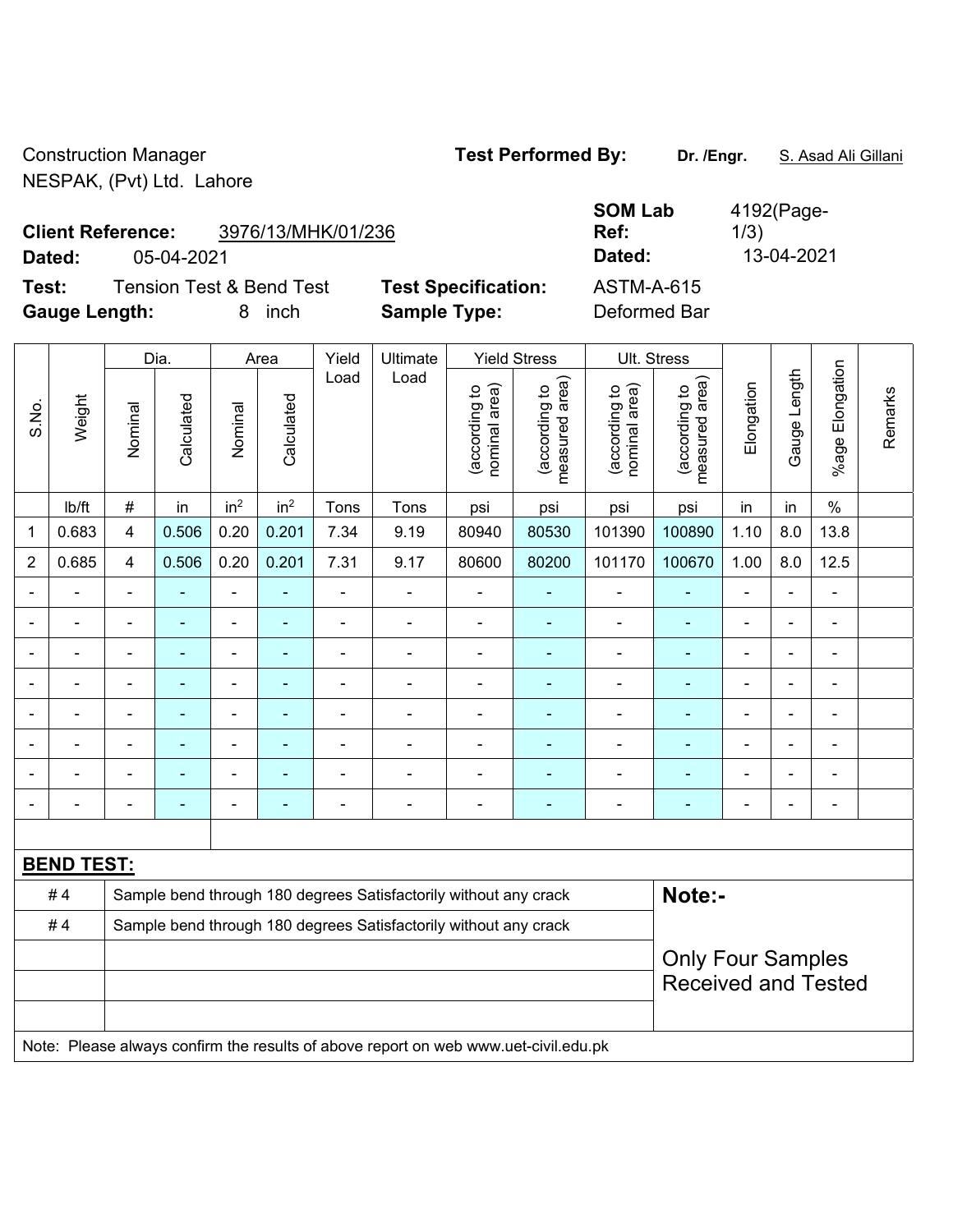Construction Manager **Test Performed By:** Dr. /Engr. **S. Asad Ali Gillani** NESPAK, (Pvt) Ltd. Lahore

## **Client Reference:** 3976/13/MHK/01/237

**Test:** Tension Test & Bend Test **Test Specification: Gauge Length:** 8 inch **Sample Type:** Deformed Bar

|        | <b>Client Reference:</b> | 3976/13/MHK/01/237       |                            | <b>SOM Lab</b><br>Ref: | 4192(Page-<br>2/3) |
|--------|--------------------------|--------------------------|----------------------------|------------------------|--------------------|
| Dated: | 05-04-2021               |                          |                            | Dated:                 | 13-04-2021         |
| Test:  |                          | Tension Test & Bend Test | <b>Test Specification:</b> | ASTM-A-615             |                    |

|                |                   |                | Dia.                                                             |                 | Area            | Yield | <b>Ultimate</b>                                                                     |                                | <b>Yield Stress</b>             | Ult. Stress                    |                                 |                |                |                           |         |
|----------------|-------------------|----------------|------------------------------------------------------------------|-----------------|-----------------|-------|-------------------------------------------------------------------------------------|--------------------------------|---------------------------------|--------------------------------|---------------------------------|----------------|----------------|---------------------------|---------|
| S.No.          | Weight            | Nominal        | Calculated                                                       | Nominal         | Calculated      | Load  | Load                                                                                | nominal area)<br>(according to | (according to<br>measured area) | nominal area)<br>(according to | measured area)<br>(according to | Elongation     | Gauge Length   | Elongation<br>$%$ age $ $ | Remarks |
|                | Ib/ft             | #              | in                                                               | in <sup>2</sup> | in <sup>2</sup> | Tons  | Tons                                                                                | psi                            | psi                             | psi                            | psi                             | in             | in             | $\frac{0}{0}$             |         |
| 1              | 1.507             | $6\phantom{1}$ | 0.751                                                            | 0.44            | 0.443           | 14.63 | 19.03                                                                               | 73320                          | 72830                           | 95400                          | 94750                           | 1.30           | 8.0            | 16.3                      |         |
| $\overline{2}$ | 1.507             | 6              | 0.751                                                            | 0.44            | 0.443           | 15.87 | 20.20                                                                               | 79560                          | 79020                           | 101270                         | 100590                          | 1.20           | 8.0            | 15.0                      |         |
| 3              | 1.515             | $6\phantom{1}$ | 0.753                                                            | 0.44            | 0.445           | 15.62 | 19.57                                                                               | 78280                          | 77400                           | 98100                          | 97000                           | 1.00           | 8.0            | 12.5                      |         |
| $\blacksquare$ |                   | $\blacksquare$ | $\blacksquare$                                                   | ä,              | ÷               | ä,    | $\blacksquare$                                                                      | $\blacksquare$                 | $\blacksquare$                  | $\blacksquare$                 | ÷                               |                |                | $\blacksquare$            |         |
|                |                   |                |                                                                  | ÷               | $\blacksquare$  |       |                                                                                     | $\blacksquare$                 | $\blacksquare$                  | ä,                             | $\blacksquare$                  |                |                | $\blacksquare$            |         |
|                |                   |                |                                                                  |                 |                 |       |                                                                                     |                                |                                 |                                |                                 |                |                |                           |         |
|                |                   | ä,             |                                                                  | L.              | ۳               |       |                                                                                     | $\blacksquare$                 |                                 | Ē,                             | $\overline{\phantom{a}}$        |                |                | $\blacksquare$            |         |
| ÷              |                   | -              |                                                                  | ÷               | ä,              |       | $\blacksquare$                                                                      |                                | ÷                               | ÷                              | ÷                               | $\blacksquare$ | $\blacksquare$ | $\blacksquare$            |         |
|                |                   |                |                                                                  | ÷               | ۳               |       |                                                                                     | $\blacksquare$                 | ÷                               | $\overline{\phantom{a}}$       | ٠                               | $\blacksquare$ |                | $\blacksquare$            |         |
|                |                   | -              |                                                                  | ÷               | $\blacksquare$  |       | ÷,                                                                                  | $\blacksquare$                 | ÷                               | ÷,                             | $\blacksquare$                  | $\blacksquare$ |                | $\blacksquare$            |         |
|                |                   |                |                                                                  |                 |                 |       |                                                                                     |                                |                                 |                                |                                 |                |                |                           |         |
|                | <b>BEND TEST:</b> |                |                                                                  |                 |                 |       |                                                                                     |                                |                                 |                                |                                 |                |                |                           |         |
|                | #6                |                |                                                                  |                 |                 |       | Sample bend through 180 degrees Satisfactorily without any crack                    |                                |                                 |                                | Note:-                          |                |                |                           |         |
|                | #6                |                | Sample bend through 180 degrees Satisfactorily without any crack |                 |                 |       |                                                                                     |                                |                                 |                                |                                 |                |                |                           |         |
|                | #6                |                | Sample bend through 180 degrees Satisfactorily without any crack |                 |                 |       | <b>Only Six Samples</b>                                                             |                                |                                 |                                |                                 |                |                |                           |         |
|                |                   |                |                                                                  |                 |                 |       | <b>Received and Tested</b>                                                          |                                |                                 |                                |                                 |                |                |                           |         |
|                |                   |                |                                                                  |                 |                 |       |                                                                                     |                                |                                 |                                |                                 |                |                |                           |         |
|                |                   |                |                                                                  |                 |                 |       | Note: Please always confirm the results of above report on web www.uet-civil.edu.pk |                                |                                 |                                |                                 |                |                |                           |         |

4192(Page-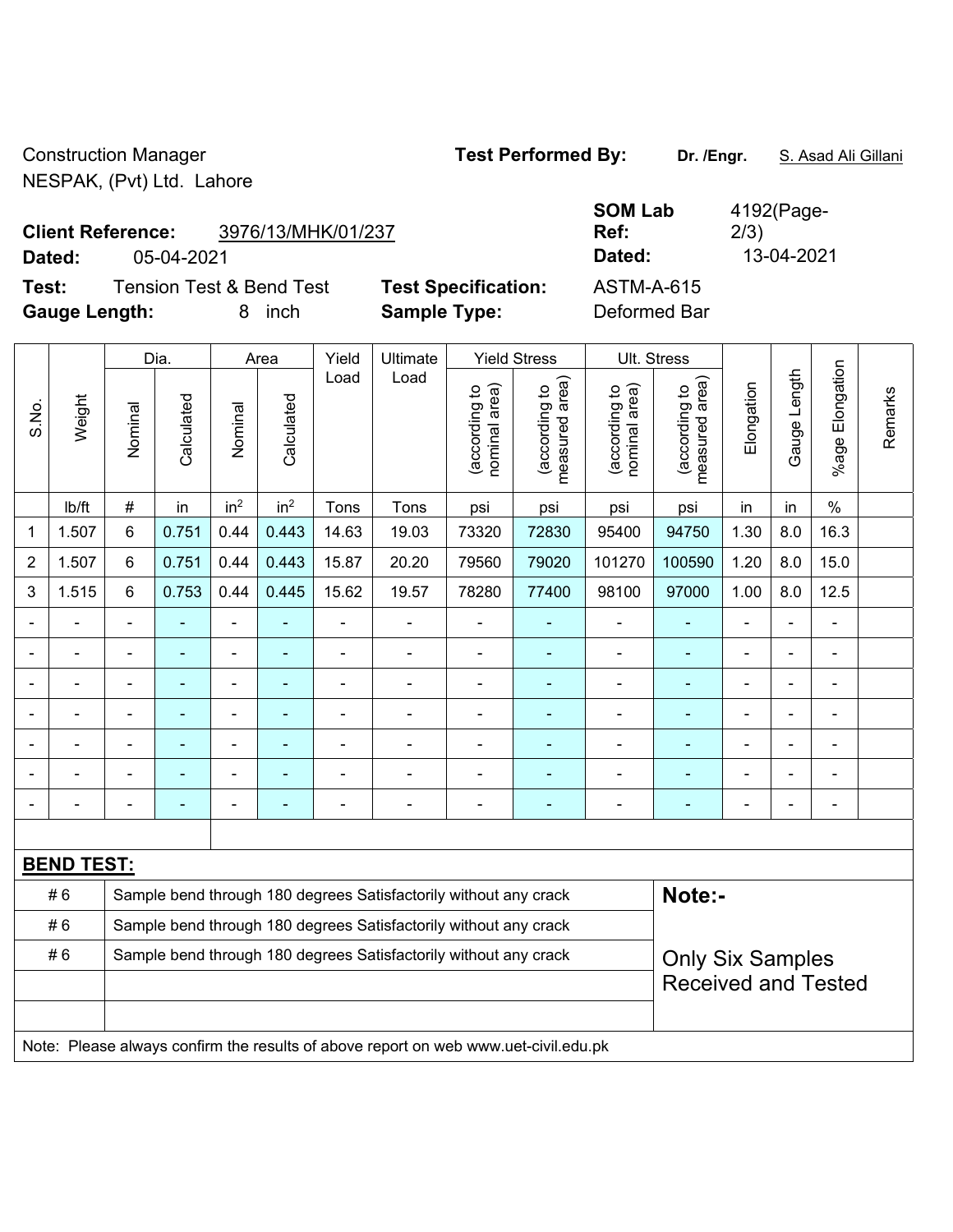Construction Manager **Test Performed By:** Dr. /Engr. **S. Asad Ali Gillani** NESPAK, (Pvt) Ltd. Lahore

**Test:** Tension Test & Bend Test **Test Specification: Gauge Length:** 8 inch **Sample Type:** Deformed Bar

| <b>Client Reference:</b> | 3976/13/MHK/01/238       |                            | <b>SOM Lab</b><br>Ref: | 4192(Page-<br>3/3) |
|--------------------------|--------------------------|----------------------------|------------------------|--------------------|
| Dated:                   | 05-04-2021               |                            | Dated:                 | 13-04-2021         |
| Test:                    | Tension Test & Bend Test | <b>Test Specification:</b> | ASTM-A-615             |                    |

|                |                   |                | Dia.           |                 | Area                                                  | Yield          | Ultimate                                                                            |                                | <b>Yield Stress</b>             |                                | Ult. Stress                     |                |                |                 |         |
|----------------|-------------------|----------------|----------------|-----------------|-------------------------------------------------------|----------------|-------------------------------------------------------------------------------------|--------------------------------|---------------------------------|--------------------------------|---------------------------------|----------------|----------------|-----------------|---------|
| S.No.          | Weight            | Nominal        | Calculated     | Nominal         | Calculated                                            | Load           | Load                                                                                | (according to<br>nominal area) | (according to<br>measured area) | (according to<br>nominal area) | (according to<br>measured area) | Elongation     | Gauge Length   | %age Elongation | Remarks |
|                | lb/ft             | $\#$           | in             | in <sup>2</sup> | in <sup>2</sup>                                       | Tons           | Tons                                                                                | psi                            | psi                             | psi                            | psi                             | in             | in             | $\%$            |         |
| 1              | 2.664             | 8              | 0.998          | 0.79            | 0.783                                                 | 26.37          | 33.25                                                                               | 73620                          | 74280                           | 92830                          | 93660                           | 1.70           | 8.0            | 21.3            |         |
|                |                   | $\blacksquare$ | ä,             | $\blacksquare$  | $\blacksquare$                                        | ÷,             | L,                                                                                  | $\blacksquare$                 | $\blacksquare$                  | $\blacksquare$                 | $\blacksquare$                  | L,             | $\blacksquare$ | $\frac{1}{2}$   |         |
|                | $\blacksquare$    | $\blacksquare$ | $\blacksquare$ | $\blacksquare$  | ÷                                                     | ä,             | ÷                                                                                   | $\overline{\phantom{a}}$       | $\blacksquare$                  | $\blacksquare$                 | $\blacksquare$                  | $\blacksquare$ | $\blacksquare$ | $\blacksquare$  |         |
|                |                   |                | $\blacksquare$ | $\blacksquare$  | ٠                                                     | ä,             | $\blacksquare$                                                                      | $\blacksquare$                 | ٠                               | $\blacksquare$                 | $\blacksquare$                  | $\blacksquare$ |                | $\blacksquare$  |         |
| $\blacksquare$ |                   |                |                | ÷               |                                                       | $\blacksquare$ | $\blacksquare$                                                                      | ä,                             | ÷                               | $\overline{\phantom{0}}$       |                                 | $\blacksquare$ |                | ä,              |         |
| $\blacksquare$ |                   | $\blacksquare$ | ٠              | ÷               |                                                       | ä,             | $\blacksquare$                                                                      | ä,                             | ÷                               | $\blacksquare$                 | $\blacksquare$                  | $\blacksquare$ |                | $\blacksquare$  |         |
| $\overline{a}$ |                   | $\blacksquare$ | $\blacksquare$ | ÷               | ÷                                                     | $\overline{a}$ | $\blacksquare$                                                                      | $\blacksquare$                 | ۰                               | $\overline{\phantom{0}}$       | $\blacksquare$                  | $\blacksquare$ | $\blacksquare$ | $\blacksquare$  |         |
| $\blacksquare$ |                   | $\blacksquare$ | $\blacksquare$ | ä,              | ٠                                                     | $\blacksquare$ | ÷,                                                                                  | ä,                             | ۰                               | $\blacksquare$                 | ٠                               | $\blacksquare$ | $\blacksquare$ | $\frac{1}{2}$   |         |
| $\blacksquare$ |                   | $\blacksquare$ | $\blacksquare$ | -               | ÷                                                     |                | ÷                                                                                   | L,                             | ۰                               | $\overline{\phantom{0}}$       | $\blacksquare$                  | $\blacksquare$ |                | $\blacksquare$  |         |
| $\blacksquare$ |                   | $\blacksquare$ | $\blacksquare$ | ÷,              | ÷                                                     | $\blacksquare$ | ÷                                                                                   | L,                             | ۰                               | $\blacksquare$                 | ٠                               | $\blacksquare$ |                | $\frac{1}{2}$   |         |
|                |                   |                |                |                 |                                                       |                |                                                                                     |                                |                                 |                                |                                 |                |                |                 |         |
|                | <b>BEND TEST:</b> |                |                |                 |                                                       |                |                                                                                     |                                |                                 |                                |                                 |                |                |                 |         |
|                | # 8               |                |                |                 |                                                       |                | Sample bend through 180 degrees Satisfactorily without any crack                    |                                |                                 |                                | Note:-                          |                |                |                 |         |
|                |                   |                |                |                 |                                                       |                |                                                                                     |                                |                                 |                                |                                 |                |                |                 |         |
|                |                   |                |                |                 | <b>Only Two Samples</b><br><b>Received and Tested</b> |                |                                                                                     |                                |                                 |                                |                                 |                |                |                 |         |
|                |                   |                |                |                 |                                                       |                | Note: Please always confirm the results of above report on web www.uet-civil.edu.pk |                                |                                 |                                |                                 |                |                |                 |         |